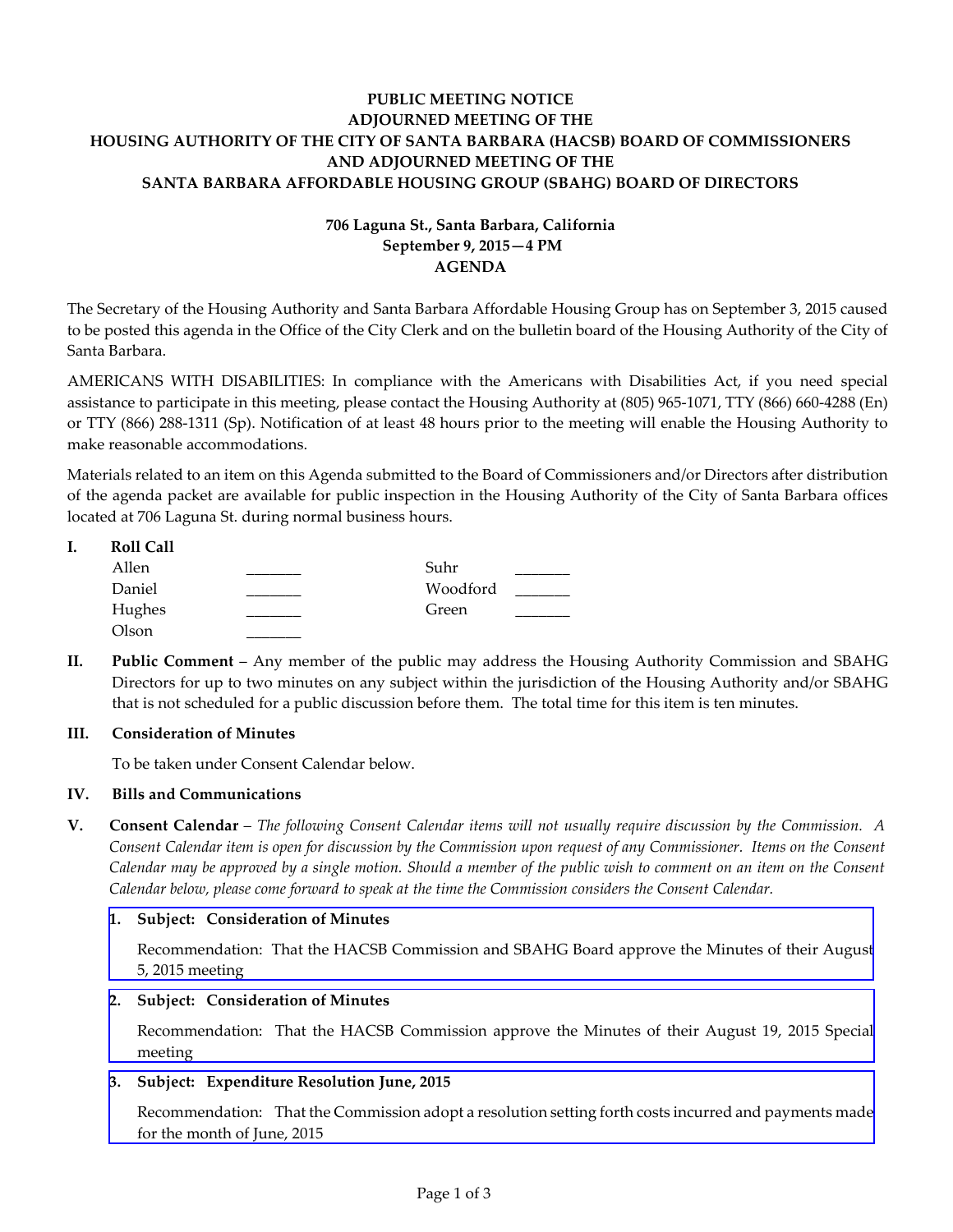## **4. Subject: Expenditure Resolution July, 2015**

[Recommendation: That the Commission adopt a resolution setting forth costs incurred and payments made](http://hacsb.org/download/meetings-2015/items/september/item_V_IV_2015_09_09.pdf) for the month of July, 2015

### **VI. Report of Executive Director**

## **1. Subject: Ratification of Changes to the Monthly Rent on Master Leases for 1020 Placido Avenue (CADA) and 817 Olive Street (PathPoint)**

Recommendation: That the Commission ratify the Executive Director's execution of master lease agreements with: (a) The Council on Alcoholism and Drug Abuse (CADA) for the real property located at [1020 Placido Avenue from September 1, 2015, through August 31, 2017, for the revised monthly contract rent](http://hacsb.org/download/meetings-2015/items/september/item_VI_I_2015_09_09.pdf)  amount of \$1,325.00; and (b) PathPoint for the real property located at 817 Olive Street from September 1, 2015, through August 31, 2017, for the revised monthly contract rent amount of \$1,150.00

#### **2. Subject: 5-Year Action Plan Update**

[Recommendation: That the Commission receive a](http://hacsb.org/download/meetings-2015/items/september/item_VI_II_2015_09_09.pdf) report on the implementation status of the Authority's 5-Year Action Plan for the years 2014 – 2019

#### **3. Subject: Review of Sources and Uses for Development/Acquisition Activities**

Recommendation: That the Commission receive an oral report on sources of funding for developments and acquisitions

#### **VII. Treasurer's Report**

## **[1. Subject: Audited Financial Statements for All Housing Authority Programs for the Fiscal Year Ended](http://hacsb.org/download/meetings-2015/items/september/item_VII_I_2015_09_09.pdf)  March 31, 2015**

Recommendation: That the Commission accept and order filed the audited financial statements for all Housing Authority programs for the fiscal year ended March 31, 2015

#### **VIII. Committee Reports** - None

## **IX. Unfinished Business** - None

#### **X. New Business**

## **[1. Subject: Public Hearing on Proposed Amendments to the Housing Authority's Administrative Plan for](http://hacsb.org/download/meetings-2015/items/september/item_X_I_2015_09_09.pdf)  Its Section 8 Housing Choice Voucher Program and Resolution Approving Said Amendments**

Recommendation: That the Commission: (1) hold a public hearing and take public comment on proposed amendments to the Authority's Section 8 Administrative Plan governing the operation of its Section 8 Housing Choice Voucher Program; and (2) adopt a resolution approving said amendments to the Administrative Plan

## **[2. Subject: Resolution Approving Amendments to the Authority's Money Purchase Pension and Deferred](http://hacsb.org/download/meetings-2015/items/september/item_X_II_2015_09_09.pdf)  Compensation Plan Documents and Related Documents Pertaining to Loan Policies**

Recommendation: That the Commission adopt a resolution approving: (1) Amendment No. 1 to the Authority's Employees' Money Purchase Pension 401(a) Plan; (2) a Summary of Material Modifications to the Authority's Employees' Money Purchase Pension 401(a) Plan; and (3) Amendment No. 4 to the Authority's Deferred Compensation 457(b) Plan

## **[3. Subject: First Amendment to Employment Agreement between Robert G. Pearson, Executive](http://hacsb.org/download/meetings-2015/items/september/item_X_III_2015_09_09.pdf)  Director/CEO, and the Housing Authority of the City of Santa Barbara**

Recommendation: That the Commission approve and authorize the Chair to execute a First Amendment to the current Employment Agreement between Robert G. Pearson and the Housing Authority of the City of Santa Barbara